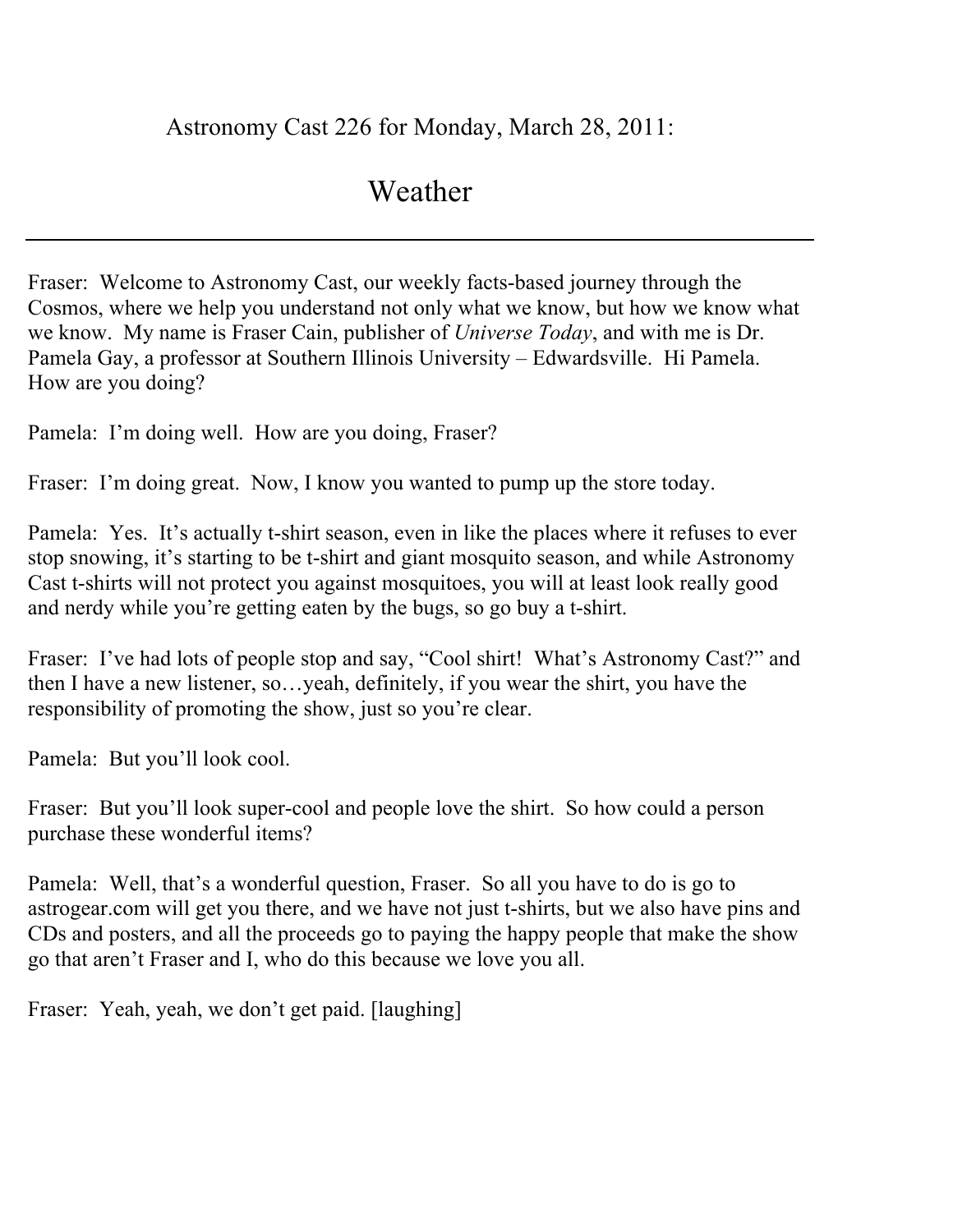Pamela: [laughing] …but we have Joe who helps keep everything up-to-date on the websites, and Nancy Atkinson, and a woman named Romayne, who does the transcripts…

Fraser: Preston…

Pamela: Preston, Preston…Preston is awesome, and he's the reason you hear us right now.

Fraser: Correct.

Pamela: …and we want to pay them, so buy t-shirts and look awesome, please.

Fraser: Alright, let's get on with the show then. So, how's the weather? Well, maybe a better question is "*why's* the weather?" What is it about planets and their atmospheres that create weather systems? What have planetary scientists learned about our Earth's weather, and how does this relate to the other planets in the solar system, and what is the most extreme weather that we know of in the whole universe? Alright, Pamela, so why's the weather?

Pamela: Because there are thermal gradients.

Fraser: So if we were gonna like, "Webster's dictionary says…" what is the weather?

Pamela: [laughing] So the weather is the change in various atmospheric properties: humidity, dense pressure -- all of these different things as a function of altitude, as a function of time, as a function of where you are located on the planet.

Fraser: And as you said, it's thermal gradients that because thermal gradients exist, because there are differences in temperature at different places in the atmosphere, we get weather.

Pamela: Exactly. It all comes down to the Ideal Gas Law at a certain level because as you have variations in temperature, it causes the gas to contract, expand, depending on what that change in temperature is, and if you have a gas contracting, well, more gas is going to flow in, it's a giant system, everything's connected. If you have the gas expanding, it's going to push on things. And all of this has an effect: it drives wind, it drives floes; you can have changes that cause snow, cause rain, cause tornados (if you're unfortunate), and it's all about that difference in temperature from one place to another.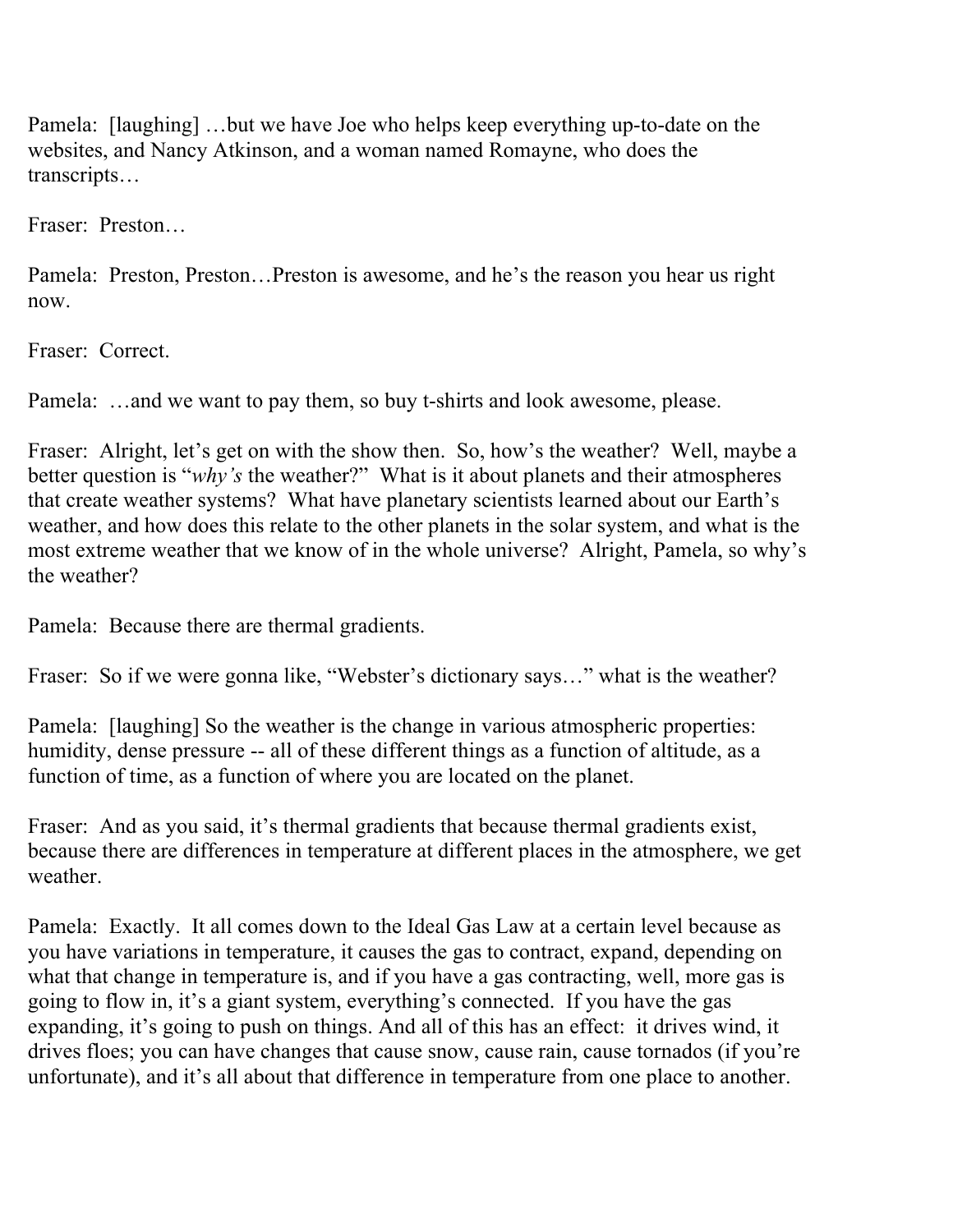Fraser: And so you're getting these differences in temperature from one physical location to another one, you're getting these temperature differences depending on altitude, so you could be at one place and it's warmer, higher up and it's colder. So, what is the cause of these temperature variations (he says, knowing the answer)?

Pamela: [laughing] Well, at the most fundamental level, the sun is only on one side of the planet a given moment.

Fraser: And so that is the fundamental driver of all of these variations.

Pamela: Right, and this is why all the different planets have some sort of…if you took a planet and you were able to quite happily put it inside of a star sphere where every single point received the exact same amount of illumination…

Fraser: But why would you do that?

Pamela: Because you could get rid of the weather!

Fraser: Well, good! Alright, and the planet...

Pamela: Well, if it was a sufficiently large enough sphere...[laughing]

Fraser: Fine. No problem, you go ahead, put your planet in your atmosphere and see how that works out for you.

Pamela: So, if you were able to create this artificial "sphere-o-star" and make it sufficiently large so to not fricassee a planet, and you were able to take that planet under constant illumination, and just sit it there and have constant surface features so every place on the planet absorbed and emitted light in exactly the same way, then you could have a weather-less planet, but as long as there's any variation anywhere -- even in that "sphere-o-star," if your planet was white on one side and black on the other, that would be enough to drive some sort of weather in the atmosphere.

Fraser: Or if there were mountains, or you name it. OK, alright. Well, we kind of have some planets, though, in the Solar System, well, we have one planet that doesn't experience very much weather at all: Venus.

Pamela: Well, Venus pretty much does have constant misery, but that constant misery that it experiences, you see in the cloud patterns of the winds, you see these banding jet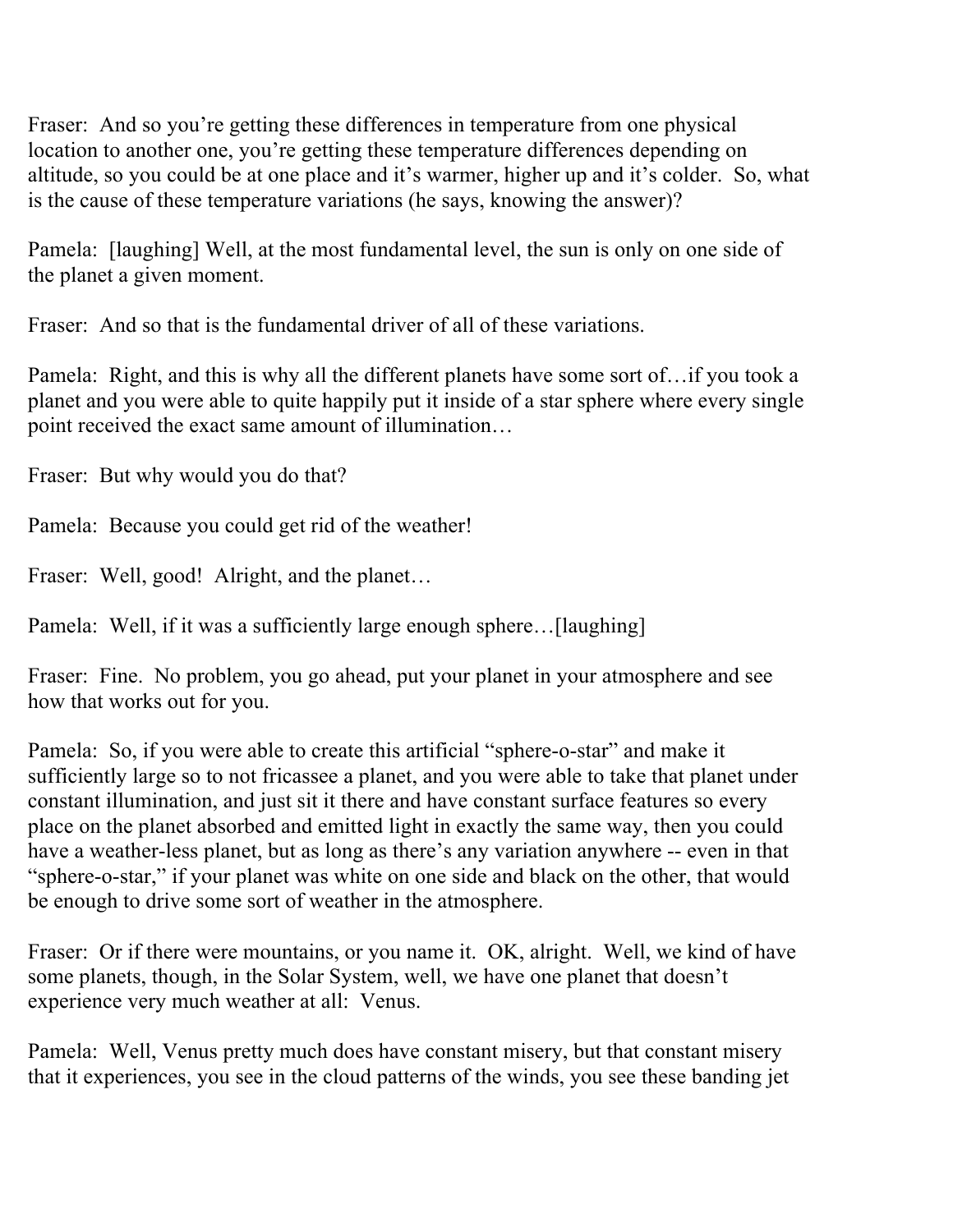streams, you see the vortex at the poles -- all of this is driven by…there are thermal gradients in this overall misery that is the planet Venus.

Fraser: Alright, so back to Earth then, so we've got these temperature gradients, we've got differences in location depending on where the Sun in shining, we've got differences in altitude about how high up in sea level you are, and also just differences in latitude, right? If you're more north, you experience less sunlight, and if you're in the south, or if you're near the equator, you experience more sunlight, and then I guess as you get down to the southern pole, less sunlight, so what does this turn into for our planet?

Pamela: So we have the major thing that dominates our weather is the difference between tropical heating, so this where between roughly Florida and the southern equivalent of where Florida is located, which is part-way down Africa: tropical band, and within the tropical band, lots of sunlight, lots of heating, oceans get much warmer because of all of the heating, and this one temperature extreme. Then, at both of the poles you have very, very little sunlight, some parts of the year, pretty much no sunlight at all, and that's a very, very cold region of the planet, and this difference between the two regions sets up what is called the jet stream, which is the predominant blowing wind at higher altitudes, and in fact hurricanes are what happens when the jet stream behaves badly.

Fraser: And so you can kind of explain all of the weather systems, you know, the jet stream is some of the big ones, but then we see these small, localized weather systems...you know, we're having a particularly cold spring here.

Pamela: Right.

Fraser: What's driving that?

Pamela: So I have to admit I don't know exactly what is driving Vancouver right now…

Fraser: No, no, I mean, no, but just, in general, the local weather conditions, right?

Pamela: So local weather conditions -- what you end up with is things like long lasting snow cover, that's an Albedo difference, and that's an insulating factor, so rather than letting nice, dark land heat up and trap in the heat which is part of why the hottest days of summer lag behind the longest day of summer, so without getting all of your snow melting, which I know is a problem you're having, the snow that is still there is able to not let the land warm up, and not let the land help warm up the air. You also can end up with local oceans trapping in more cold, and again, this is in this case, it's not a heat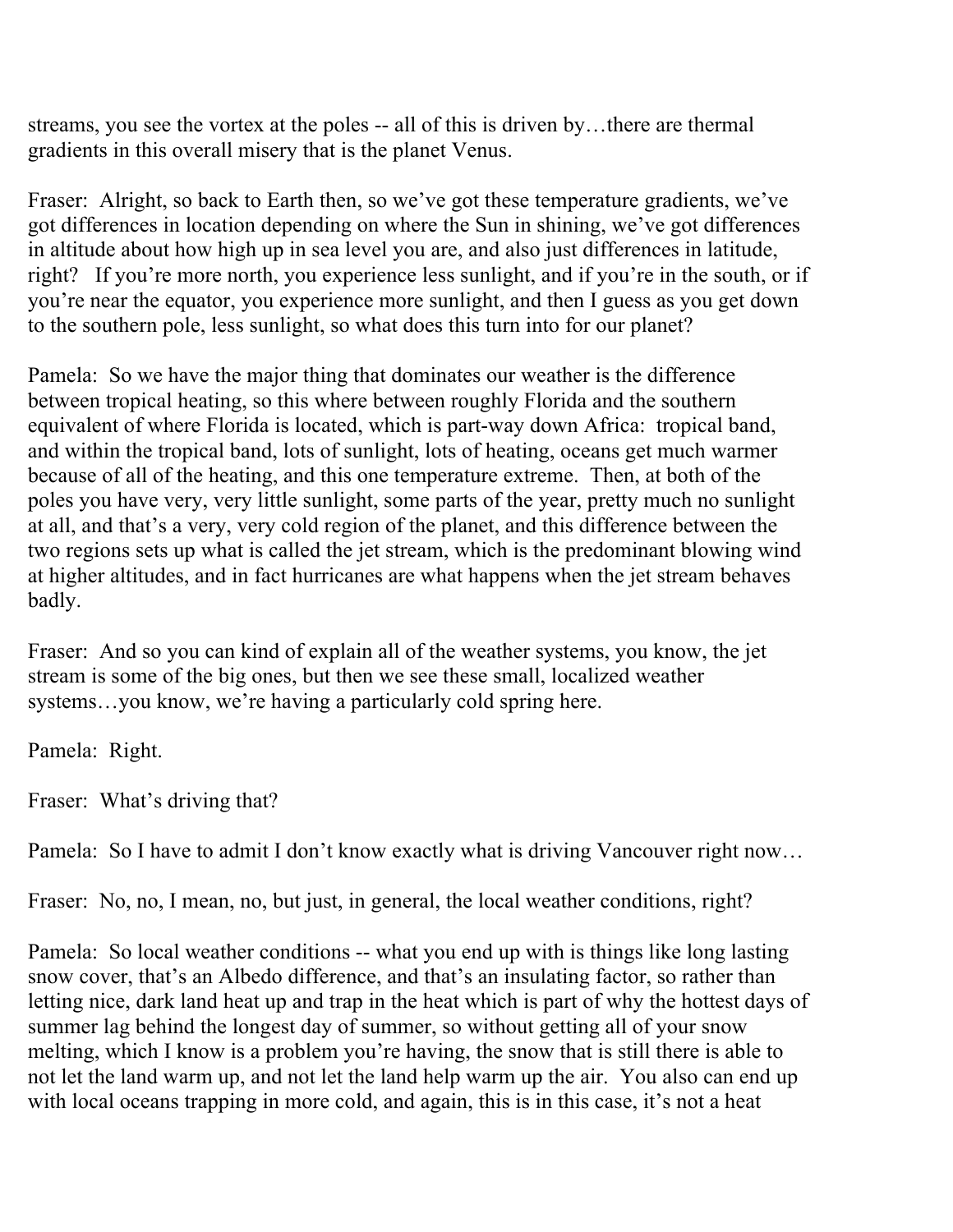reserve, but it's a heat sink, so energy that might not otherwise be needed to help heat up the waters…still needed to heat up the water. You can end up with all sorts of local effects that also depend on how much foliage is around, so maybe the farmers planted something different or maybe the roofing materials have changed. All of these different things can have effects that aren't necessarily anticipated when people are necessarily choosing what crops to plant and inadvertently changing the local regional temperatures.

Fraser: And so then how well do scientists understand the weather process? I mean, you know, they always say that predicting the weather is an inexact science. I think that's kind of giving it…that's generous.

Pamela: [laughing] That's true. We're starting to get to the point that five days out at least using the set of satellites that we have over the North Americas, we're able to say fairly well, "OK, really, really bad (expletive) storm coming. Prepare to hide." They were able to actually give with the massive band of tornadoes that recently went through the American South, they were able to give several days warning, that something really, really bad was coming. So we're able to look at the planet, we're able to look at the high pressure zones, the low pressure zones, we're able to know the ocean is containing this much heat, we're able to know the land is containing this much heat, and run complex computer simulations that takes into effect all of the topography and all of the atmospheric conditions and say, "Five days out, roughly, what's coming, but beyond that, it starts to get too difficult, and things break down very quickly.

Fraser: Do you think that they're, I mean, are they going to be getting better at this? What's needed?

Pamela: The problem with weather is it's a chaotic system, which means that slight differences of maybe a degree, of maybe a couple of new skyscrapers, of maybe just a boat blowing its horn, those slight differences, the butterfly in the wind that you've always heard about on TV -- those things cause huge effects that blow up over the timescale of about a week. So it's the rate at which the errors in our measurements double, and it's not the fact that we're making errors in our measurements, it's the fact that there's chaos in our measurements that we can't say the drop in Jurassic Park is going to go to the left or the right, so without being able to *control* our weather better, we can't *predict* our weather better.

Fraser: I mean it's kind of surprising that when you think of the movements of the Earth around the Sun are known within centimeters, you know, the, I guess, the angle of the Sun's radiation hitting us is known, the amount of radiation coming out of the Sun is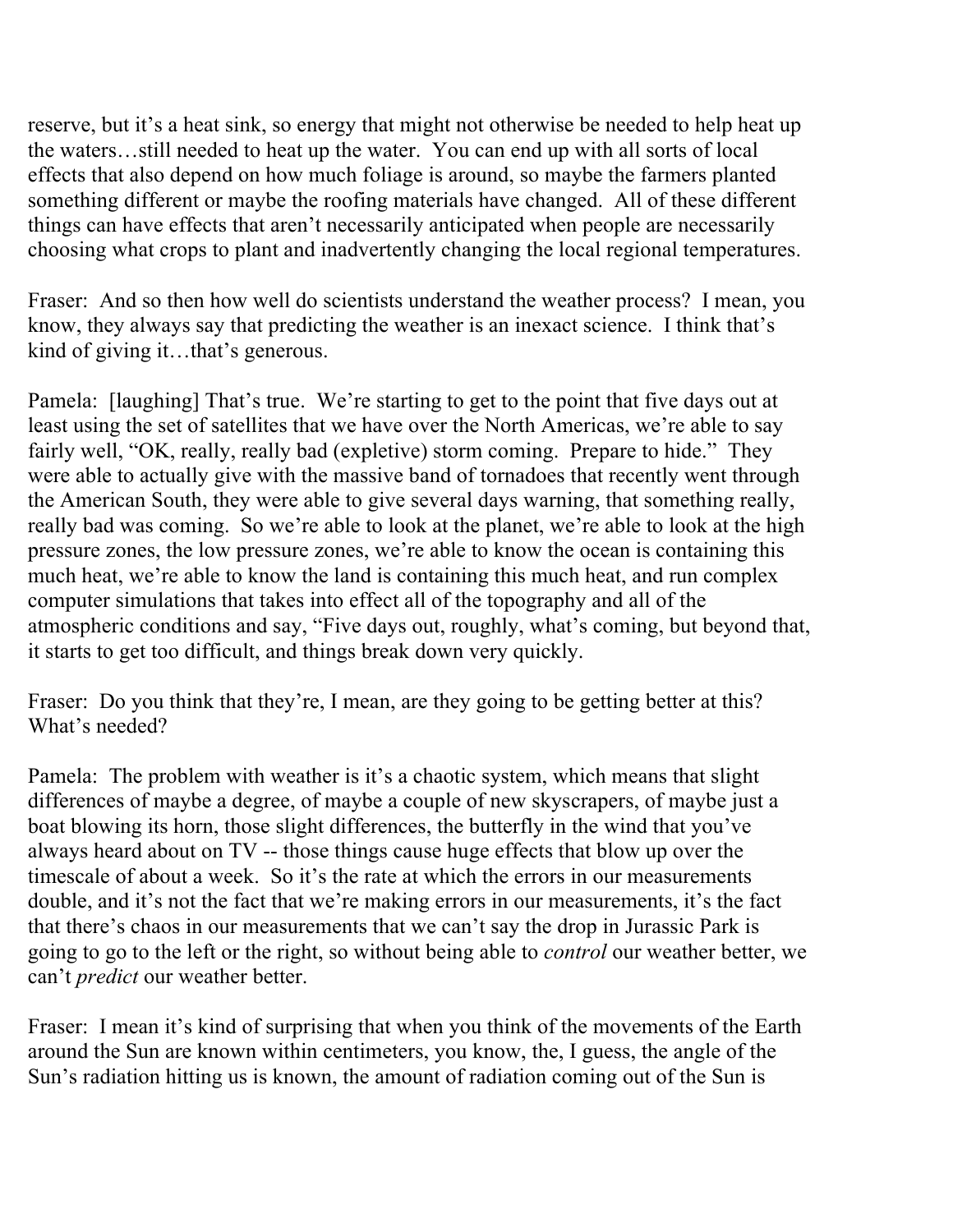known, the topography of the Earth is known, the amounts of cover in ice and all that is all fairly known…it's interesting that the chaos comes in there somewhere, you know?

Pamela: And part of the problem is trying to take into account of all of the little moving heat sources, and so think about something as simple as trying to keep an auditorium at a convention center at constant temperature. If you arrive for some sort of a large, plenary speech -- say you're going to hear Steve Jobs announce the latest, greatest whatever-it-is from Apple (that I know I will probably purchase because I'm just that type of a person) - - if you show up early, the auditorium that might hold a couple thousand people is going to be frigid cold, but by the time everyone gets into the room and everyone flips open their technology or their *technologies* -- and all those little things are heat sources -- that room is going to end up overheating, and people going to end up taking off their jackets and loosening their ties, trying to deal with the fact that that once frigid room, which is now filled with all these little tiny heat sources, is now a much warmer room. And so, OK, you want to compensate ahead. You need to figure it out: how do you pace this system? It starts to become very complicated because you have to figure out something as stupid as: how many pieces of technology that produce how much heat are people going to bring with them? Because compensating for a MacBook Pro, which is a really good space heater in winter vs. compensating for an iPad, which won't keep anything warm – those are two different problems. Now, that's just an auditorium…now, if you're instead trying to figure out how to compensate for understanding intricacies of the weather over a city, you have to be able to deal with such things as: well, how many aerosols are going to be produced by all of the cars, by all of the airplanes? We saw during the days after "9/11" massive changes in cloud cover just because there were fewer airplanes, so the simple act of saying, "OK, there are thunderstorms over Louisiana, let's send all the airplanes north," -- that's going to change the weather.

Fraser: But there were variations in weather before there were humans. You're not saying, you know, it's not our fault.

Pamela: No, it's definitely not our fault, but you still have to be able to take into account all sorts of random things. There's always been forest fires, there's always been just herds of buffalo [missing audio] a field that has been completely eaten down by sheep vs. a field of knee-high prairie grass -- those are going to impact the weather.

Fraser: Right, plankton blooms, volcanoes…

Pamela: Volcanoes seriously impact everything.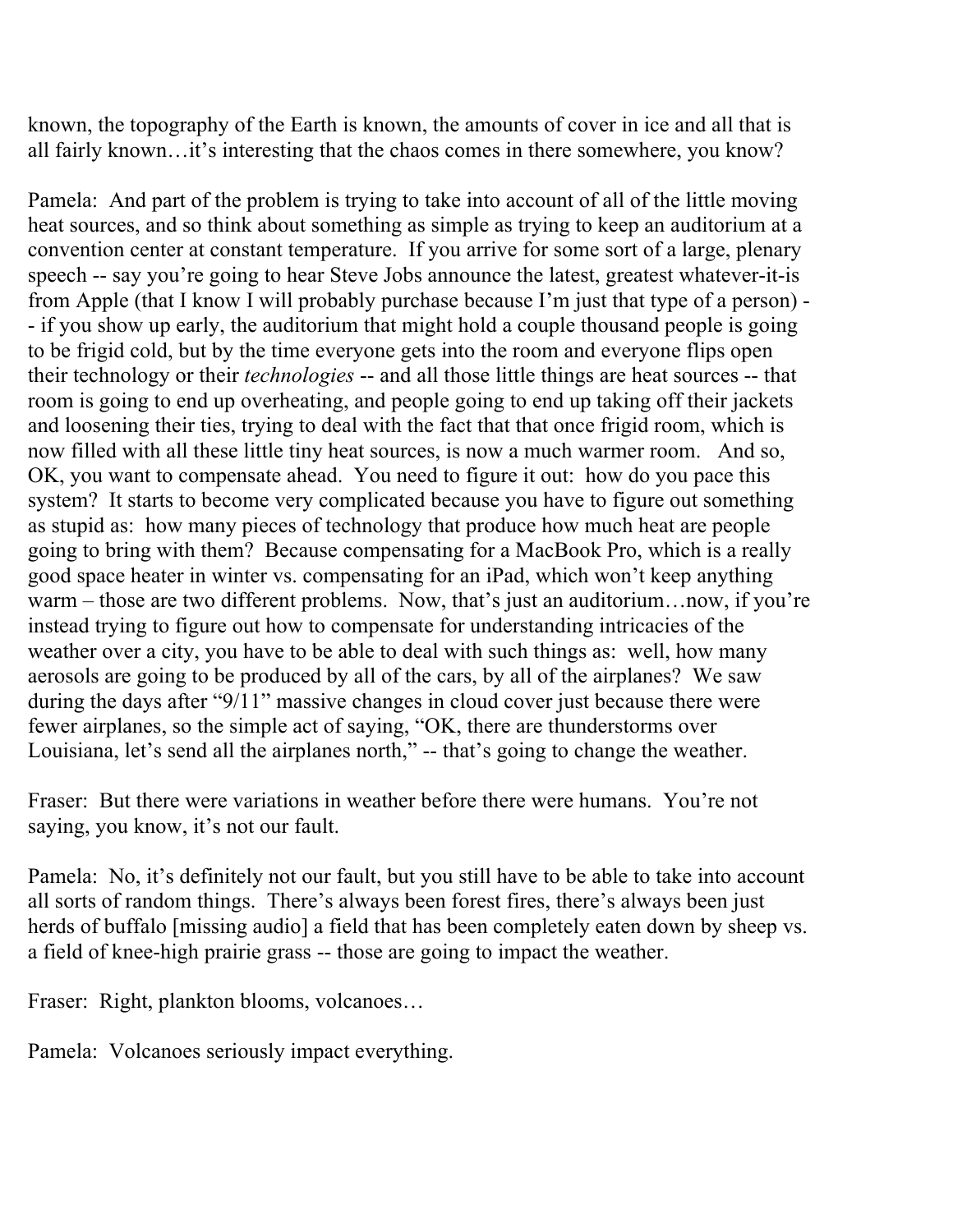Fraser: Yeah, big snowfalls, I mean it all…it goes on and on, flooding…so, yeah. So then, what lessons, I guess, have the scientists learned about the weather we see on Earth and then compare it – what kinds of weather do we see on the other planets? Obviously, we need an atmosphere, so Mercury is out, and Venus is surprisingly out because it just has very little weather.

Pamela: It has very little differentiation in its weather. It has wind.

Fraser: Very little temperature gradients. It has horrible sulfuric acid rain, and other nasty stuff.

Pamela: So the types of things that we've been able to look at and understand are when we look at planetary atmospheres, you're dealing with differences in heating on the two different front and back sun-facing/not-sun-facing sides of the planet, and you're dealing with the fact that the surface of the planet is rotating underneath the atmosphere, and so you have energy going into the system, and this chaos of differential rotation -- because the equator is going to be rotating much faster than the pole and what this ends up doing is setting up cells in the atmosphere -- and so when you look at planets like Jupiter, this banding of the cells is extremely obvious, where what you see are these beautiful stripes around the planet, but what each of these stripy bits actually are is just areas where you have circulation in the atmosphere where on one side of that band, hot atmosphere is rising, and on the other north-to-south side of the band, the cold air is sinking, cold atmosphere is sinking, and so you have the bands north-to-south going through different circulation while also rotating around and around and around the planet in an east-to-west sort of direction.

Fraser: Well, aren't they going like in opposite directions?

Pamela: And that's one of the cool things is different bands do alternate in which direction you're going, and we have the same thing on the planet Earth to a certain degree. We have far *fewer* bands so we don't really notice it, but what we have is the Hadley Cell down toward the equatorial region, and the Ferrel Cell up above that and with the middle latitude Hadley Cell, you have this general I'm-gonna-track-slightlysouth-and-west behavior, whereas with the more northerly Ferrel Cell, you have an I'mgonna-track-east-and-north direction.

Fraser: Right, you get a situation like Jupiter where it's a perfect environment. There's a much higher temperature gradient between the center of the planet and space -- you've got no land masses to stop anything from happening, you've got massive gravity, and you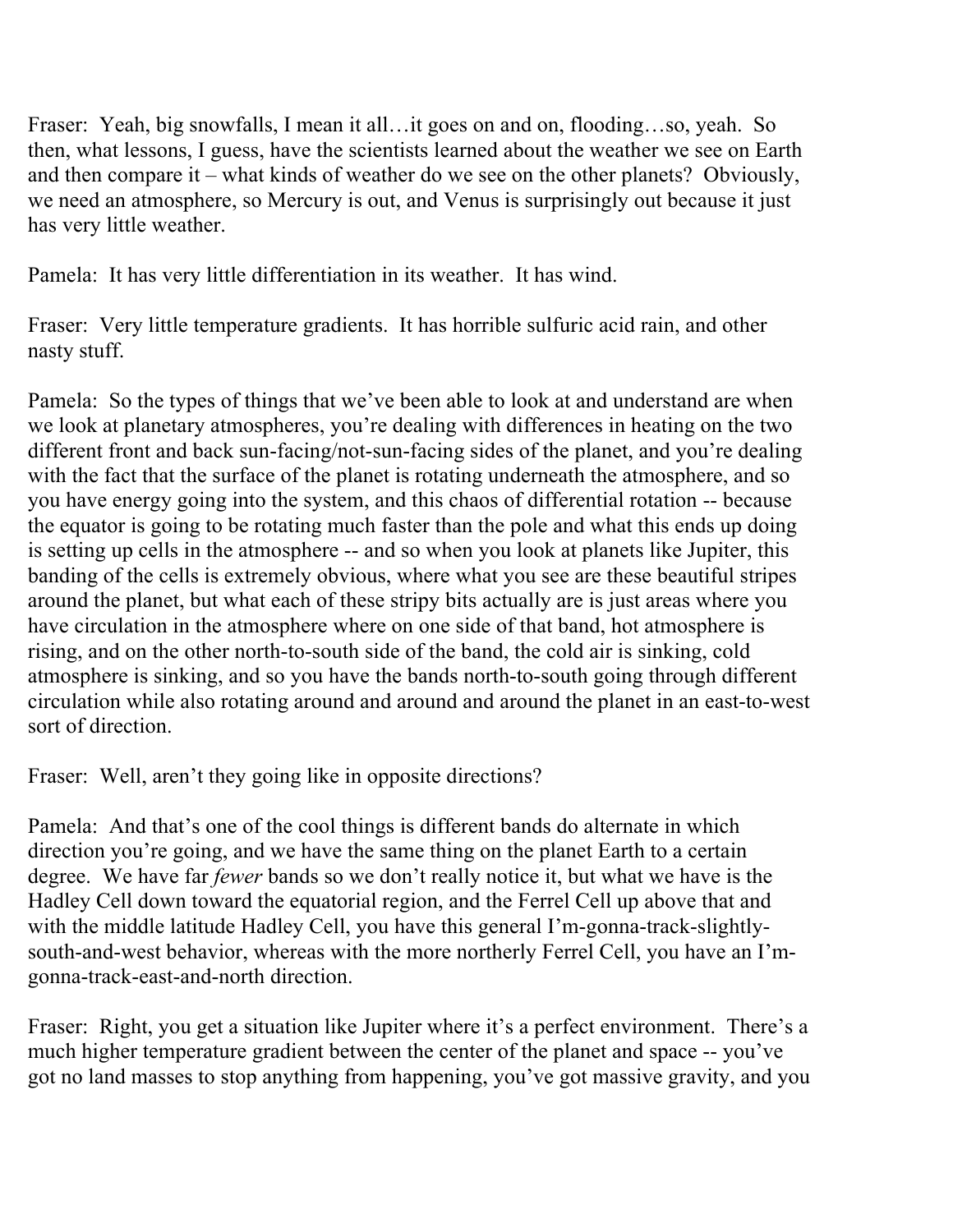know, so you can see that that's sort of in the perfect situation, you can even see it on the Sun, right?

Pamela: Yeah, exactly. You have convective cells on the Sun, and what's kind of amazing about the Earth's atmosphere is the atmosphere itself really extends more than 600 km up, but weather itself for the most part, is confined to just the first 15 km! And so just the very small, small height of our atmosphere contains all the interesting stuff that's going on, and, in fact, in winter, the interesting bits end up getting stuck even closer to the Earth because the cold air, of course, contracts, and you end up with the atmosphere shrunk even closer to the surface of the planet.

Fraser: So where else do we see weather in the Solar System?

Pamela: I think some of the most interesting weather that we see, in some regards, is the planet Titan, which has, like Venus, cloud cover above it, but we know from some of the images from the Huygens probe that there's definitely all sorts of fluvial, fluid-based geography beneath, so we think that these methane clouds are raining out methane rain that's leading to methane rivers on this world where methane is at its triple point that allows it to be liquid, solid and gas.

Fraser: And -- same situation -- you've got the Sun heating Titan from one side, and then Titan is rotating, or is orbiting Saturn, and so, you know, sometimes it's showing one face, and other times it's showing another face, but it's also....

Pamela: …blinking in and out as it goes into eclipse every once in a while, too.

Fraser: Yeah, yeah, exactly, and so you can see…and also it gets closer and further away from the Sun depending on whether where Saturn's on its orbit, so you can see that some of these changes are pretty dramatic. And how extreme is the weather on Titan?

Pamela: This is one of those things we're still trying to learn. It's unfortunate we're essentially looking strictly at the tops of, well, opaque clouds, so there's been various return signals when we've tried to send different wavelengths of light through the atmosphere of Titan that have led us to believe that there's rain going on, but we only have a few years' worth of data and it's not a lot of data, and...wouldn't it be glorious if we could put a weather satellite in orbit that would be constantly returning IR images, constantly returning radar returns, and allow us to really get a sense of what was going on?

Fraser: First spacecraft to orbit Titan...yeah, that'd be alright.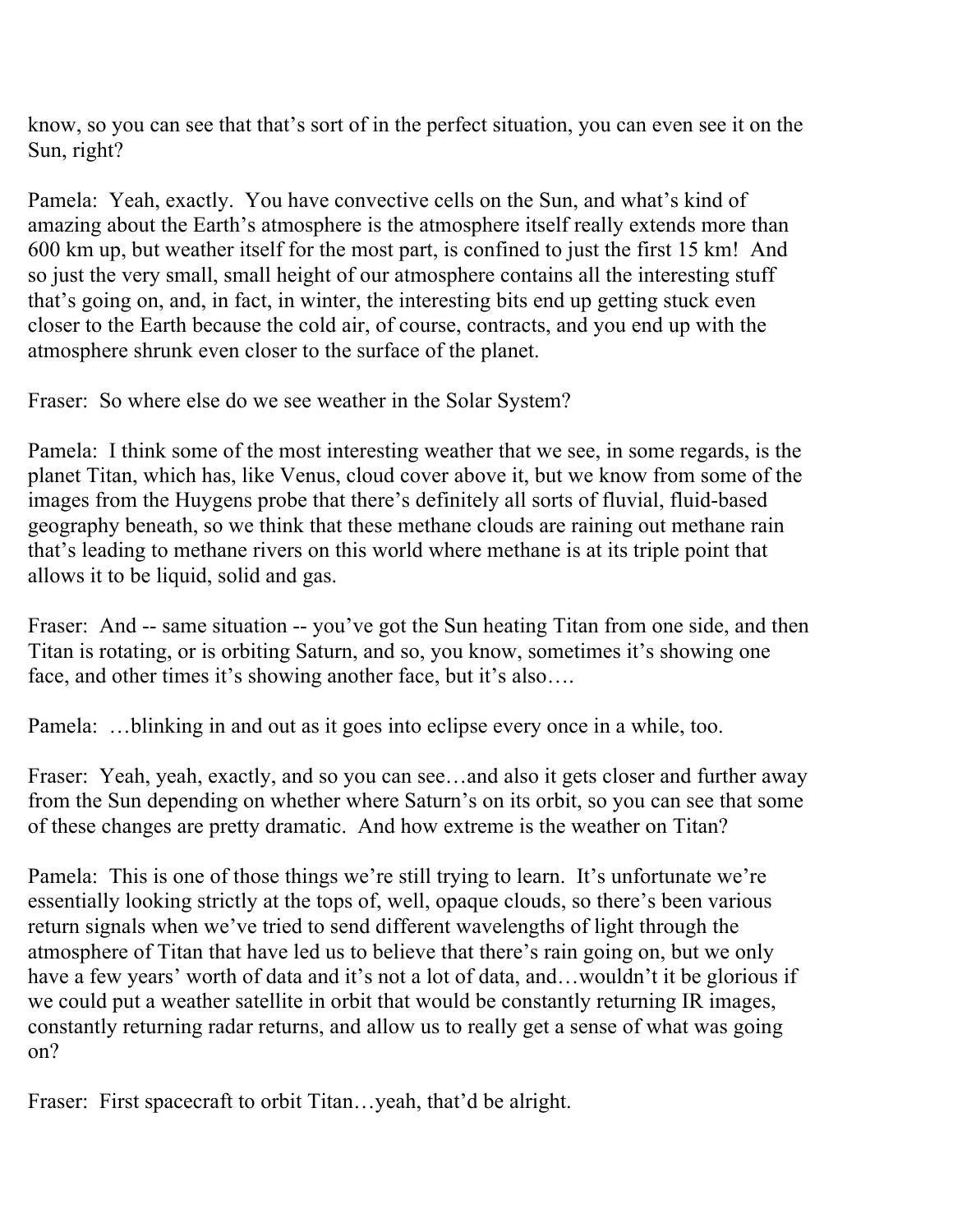Pamela: I'm good with that one.

Fraser: Yeah! So, what about Mars, though? I mean, I know Mars has got some really interesting weather.

Pamela: Yeah, Mars…it's not the type of weather that we're used to thinking about. We don't think of dust as weather, but the reality is that with Mars the planet will undergo these massive almost entirely planet-wide dust storms. We're still trying to understand what triggers them; we know that they're seasonal. We also see that the icecaps -- they grow and recede from season to season just like we see our own ice grow and recede, especially now with the North Pole here on the planet Earth. We see that exact same growing and shrinking, but what's interesting is the growing and shrinking there actually affects the thickness of the atmosphere because the ice goes straight from being large, white, splotch -- beautiful from a ground-based telescope, even a nice 14-inch will let you see the poles of Mars -- to instead being an almost invisible polar cap, and a much thicker atmosphere.

Fraser: But you can just imagine, I mean, there's got to be some really interesting process that cranks up the wind across the whole planet and kicks that dust up into the air.

Pamela: And even when it's not massive dust storm season, we've caught on images from the Mars exploration rovers dirt devils just like you see racing across the American Southwest. Dirt devils!

Fraser: Well, they were cleaning up the rovers!

Pamela: Exactly. Exactly. And what's amazing is some of the high-res images…you look down and you see these crazy paths of exposed lower-level dirt on Mars, and it's just like, "what the heck caused that?" And then you realize that what you're actually seeing is the path of destruction of a dirt devil.

Fraser: Yeah, that's great...so it's the same process, right? You look at Earth, you look at Mars, you look at Titan, you look at Jupiter – all the same process going on. What about places like Pluto, I mean, I know that Pluto has a bit of an atmosphere during its summer, right?

Pamela: Right, so what happens with Pluto is it's not so much that the polar caps sublimate and make an atmosphere, but a certain amount of the entire planet…well, we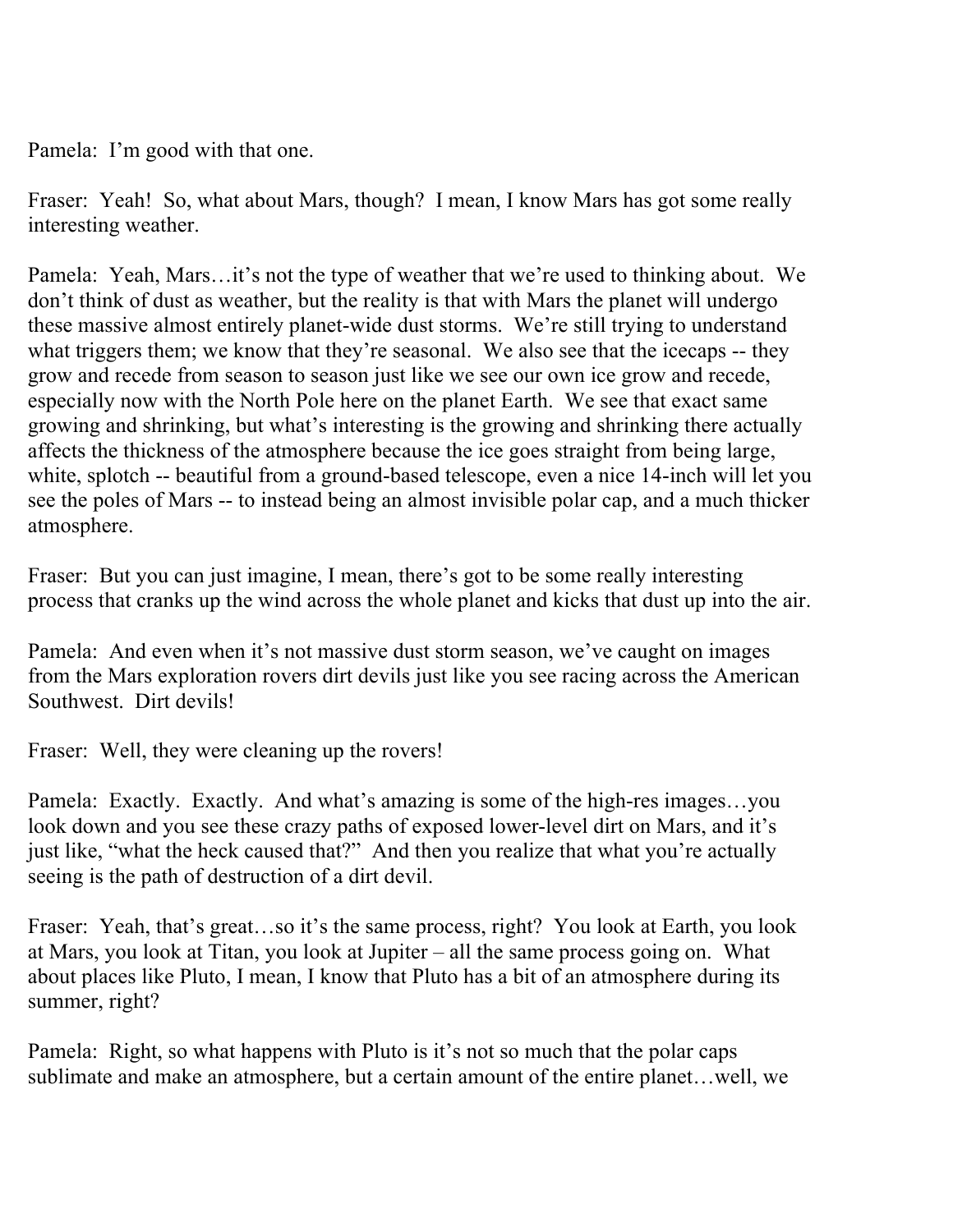don't know if it's the entire planet…we don't know if Pluto's…we don't know that much yet.

Fraser: I wish there was a mission going there right now.

Pamela: You know there just might be. I think it might [missing audio] like New Horizons or something?

Fraser: Come on 2015!

Pamela: So we don't entirely know what's happening, but what we do know is part of Pluto's surface sublimates and becomes a very thin atmosphere that causes stars that are getting occulted by Pluto to flicker as they get ready, and you see a change in the brightness, the change in the light of the stars, and what's neat is while the date for this episode is quite a while in the past because we are trying to catch up on back episodes right now, in June of 2011, there's going to be an occultation visible for different parts of the planet of Pluto, so Pluto's going to pass in front of a star, and right now it's entering its summer months (or summer years as the case may be), and so, hopefully, we'll be able to see some of that flickering of starlight as it's behind the atmosphere of Pluto.

Fraser: Well, enough about our boring solar system. There is some crazy weather out in the universe. I mean, you think of some of the extra-solar planets that have been discovered, you know, let's hit some of the highlights because there's some really neat planets out there.

Pamela: Well, I think the highlights are all with the planets that are sufficiently close to their parent star that they're tidally locked, so you have this whole family of planets that one side of the planet and only one side of the planet always faces the Sun, just like our own moon only shows us the "Old Man in the Moon," and never lets us see the pockmarked other side of the Moon. Now, if you only have one side of your planet ever facing the Sun, that one side is going to get pretty, pretty hot and that sets up massive convective zones that instead of being bands that run parallel to the equator, you instead get convective zones that have cells that are passing the air from the sun-facing to the non sun-facing side of the planet, and we have models that are trying to understand what's going on, but this is something we've never seen before outside of our computer simulations.

Fraser: Yeah, it was actually surprising...I know that when these planets were discovered it was surprising how well they actually did move the heat from the face that, you know, the one that's facing the star to the other side. They actually found that the